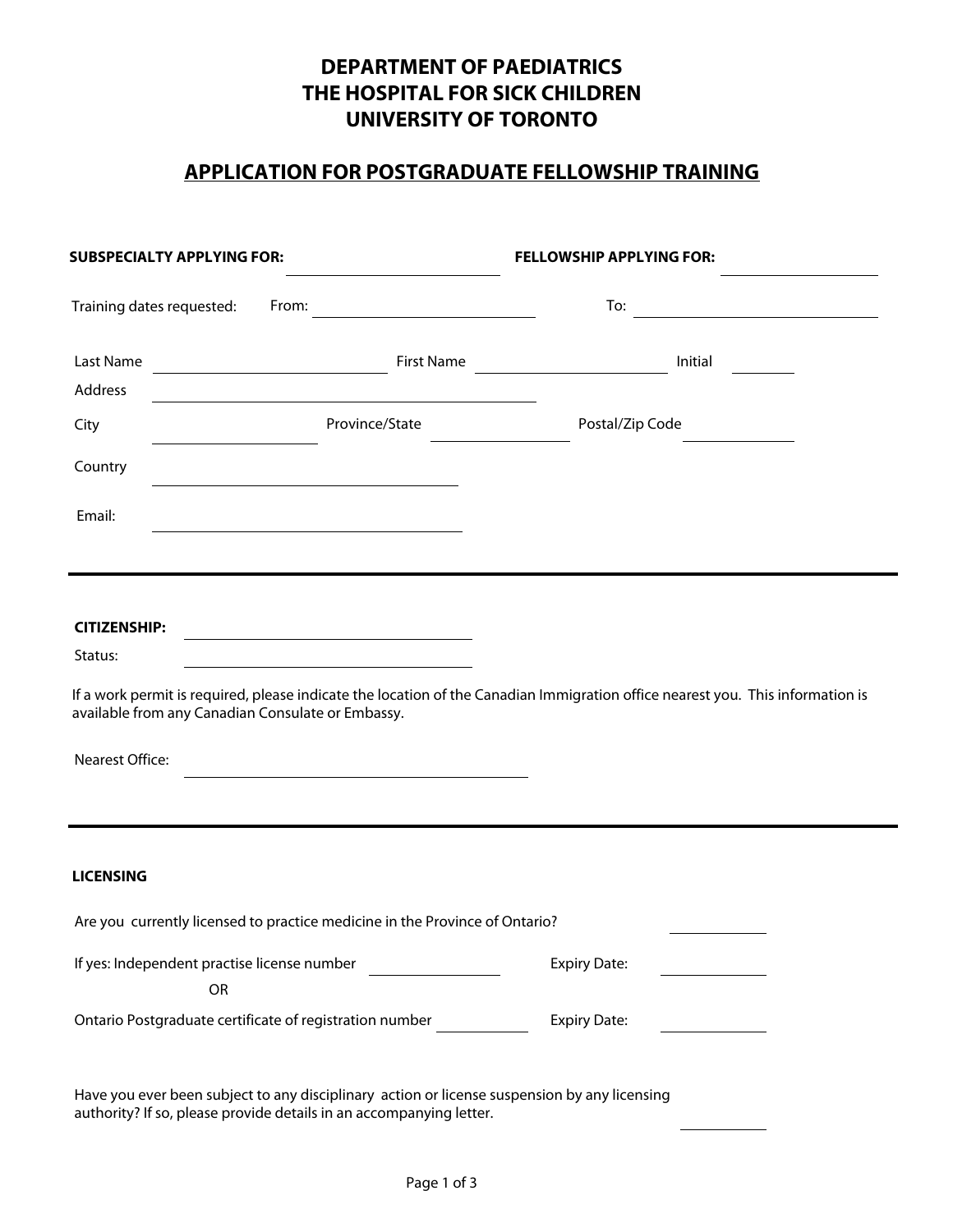#### **EDUCATION AND TRAINING**

#### **Medical School:**

| Institution and Location  |              |                    |           |  |
|---------------------------|--------------|--------------------|-----------|--|
| <b>Year of Graduation</b> | $\mathbf{r}$ | Degree Earned      |           |  |
| Internship:               |              |                    |           |  |
| Institution and Location  |              |                    |           |  |
| Type of Internship        |              | <b>Start Date:</b> | End Date: |  |

## **Postgraduate Residency and Fellowship Training:**

| Position | Institution<br>and Location | Start date<br>End date |
|----------|-----------------------------|------------------------|
| Position | Institution<br>and Location | Start date<br>End date |
| Position | Institution<br>and Location | Start date<br>End date |
| Position | Institution<br>and Location | Start date<br>End date |
| Position | Institution<br>and Location | Start date<br>End date |
| Position | Institution<br>and Location | Start date<br>End date |

## **Specialty Certification:**

| Type        | Date Received |  |
|-------------|---------------|--|
| <b>Type</b> | Date Received |  |
| <b>Type</b> | Date Received |  |